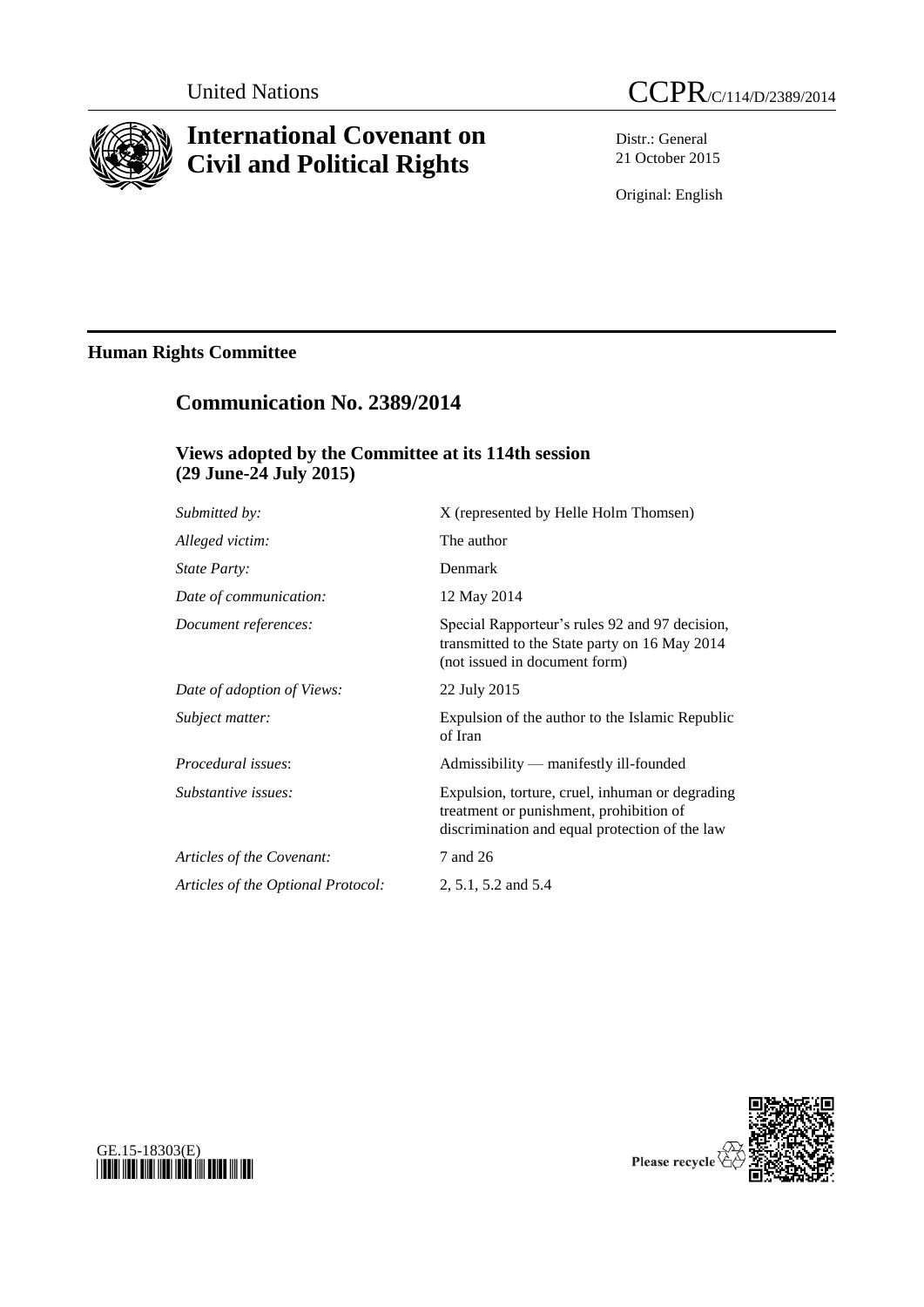## **Annex**

# **Views of the Human Rights Committee under article 5 (4) of the Optional Protocol to the International Covenant on Civil and Political Rights (114th session)**

concerning

### **Communication No. 2389/2014**\*

| Alleged victim:<br>The author         | $X1$ (represented by Helle Holm Thomsen) |  |
|---------------------------------------|------------------------------------------|--|
|                                       |                                          |  |
| <i>State Party:</i><br>Denmark        |                                          |  |
| Date of communication:<br>12 May 2014 |                                          |  |

*The Human Rights Committee*, established under article 28 of the International Covenant on Civil and Political Rights,

*Meeting on* 22 July 2015,

*Having concluded* its consideration of communication No. 2389/2014, submitted to the Human Rights Committee by X under the Optional Protocol to the International Covenant on Civil and Political Rights,

*Having taken into account* all written information made available to it by the author of the communication and the State party,

*Adopts* the following:

### **Views under article 5 (4) of the Optional Protocol**

1.1 The author of the communication is X, an Iranian national, ethnic Kurd, Sunni Muslim born in Northern Iraq on 7 July 1992. He claims that his deportation to the Islamic Republic of Iran by the State party would violate articles 7 and 26 of the Covenant. <sup>2</sup> The author is represented by counsel.

1.2 On 16 May 2014, the Committee, in accordance with rule 92 of its rules of procedure, acting through its Special Rapporteur for new communications and interim measures, requested the State party to refrain from deporting the author to the Islamic Republic of Iran while his communication was being examined by the Committee. On that

<sup>\*</sup> The following members of the Committee participated in the examination of the present communication: Yadh Ben Achour, Lazhari Bouzid, Sarah Cleveland, Olivier de Frouville, Yuji Iwasawa, Ivana Jelić, Duncan Muhumuza Laki, Photini Pazartzis, Fabián Omar Salvioli, Dheerujlall Seetulsingh, Anja Seibert-Fohr, Yuval Shany, Konstantine Vardzelashvili and Margo Waterval. The text of an individual opinion of Committee members Yuval Shany, Yuji Iwasawa and Konstantine Vardzelashvili (dissenting) is appended to the present Views.

 $1$  The author requested that his name be kept confidential.

<sup>&</sup>lt;sup>2</sup> The Covenant and the Optional Protocol entered into force for the State party on 23 March 1976.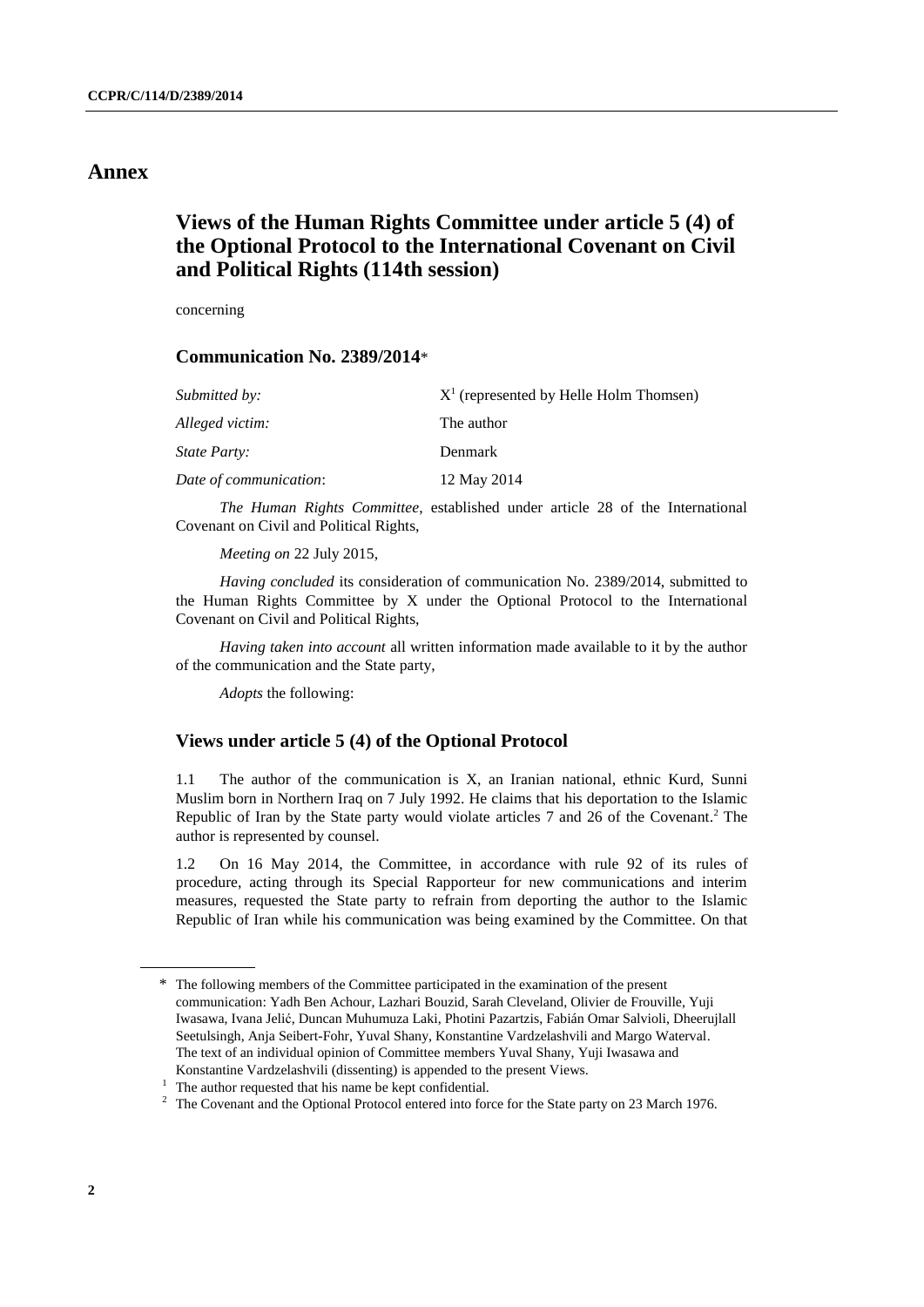same date, the State party suspended the execution of the deportation order against the author.

#### **Factual background**

2.1 The author was born to a Muslim Iranian family of Kurdish origin in the Al-Tash refugee camp in Iraq in 1992. The author resided in the Barika refugee Camp in Northern Iraq with his parents and six siblings from 2003 until July 2013, when he left for Denmark. The author has never lived in the Islamic Republic of Iran and does not know of any family members living there. The author and his family were granted refugee status in Iraq by the Office of the United Nations High Commissioner for Refugees (UNHCR).<sup>3</sup> The author claims that he gave up his refugee status and cannot return to Iraq.<sup>4</sup>

2.2 The author arrived in Denmark on 28 July 2013 and applied for asylum on 31 July 2013. On 23 August 2013, he was interviewed by the Danish immigration service about his identity, travel route and grounds for seeking asylum. The author stated that the refugees in the Barika camp were considered by the Iranian authorities to belong to political opposition and that, in general, Iranians who fled to Iraq had been labeled as political refugees, even if they did not have a political affiliation. He also informed the authorities that, as member of the Democratic Party of Iranian Kurdistan, his father has been politically active. The author himself had attended Party cultural celebrations and cultural activities organized by the party Komala, and was a member of the Kurdistan Freedom Party. <sup>5</sup> He specified that he had initially become a member of the party as an opportunity to practice sports, rather than on the basis of political convictions, but that he had participated in the party's conferences. He further explained that he had become member of the Party three or four months before his departure from Iraq, but that he had been a supporter of the Party for about one year beforehand. He explained that he feared expulsion to the Islamic Republic of Iran because he would face execution by authorities owing to his previous status as political refugee and his membership to the Kurdistan Freedom Party. The author also indicated that he had left Iraq because he did not have any rights as a refugee there, that he was discriminated against for being a Kurd and that he did not even have an identity document, a situation that affected his daily life, including his access to employment and the exercise of his political rights. The author provided the Danish authorities with a UNHCR refugee certificate issued in November 2011. He also informed the authorities that his brother had been a refugee in Denmark, his asylum having been granted on 27 August 2010.

2.3 On 31 October 2013, the Danish immigration service rejected the author's application for asylum, having considered that his political activities were too limited. The Danish immigration service also considered that the author's father was no longer politically active, and that he had started his political activities only when he arrived in Iraq.

2.4 The author appealed to the Danish refugee appeals board. He claimed that Denmark had previously given residence permit to people from Al-Tash refugee camp who were recognized as refugees by UNHCR and that the change of practice from 2011 amounted to discrimination. In this connection, the author explained that, under section 7 (1) of the

<sup>&</sup>lt;sup>3</sup> The author attached to his complaint a certificate issued by UNHCR indicating that his parents, three of his siblings and himself were granted refugee status in November 2011. The certificate expired in November 2013. In a later submission, the author indicated that his family had been granted refugee status by UNHCR since late 1970s/early 1980s and that, in November 2013, his remaining family in Iraq obtained a renewed refugee status certificate.

<sup>&</sup>lt;sup>4</sup> The author does not explain why or when he renounced to his refugee status in Iraq.

<sup>5</sup> Danish authorities requested the Kurdistan Freedom Party to confirm that the author was member. A copy of the author's Party membership card was included in one of the annexes presented by the author to the Committee.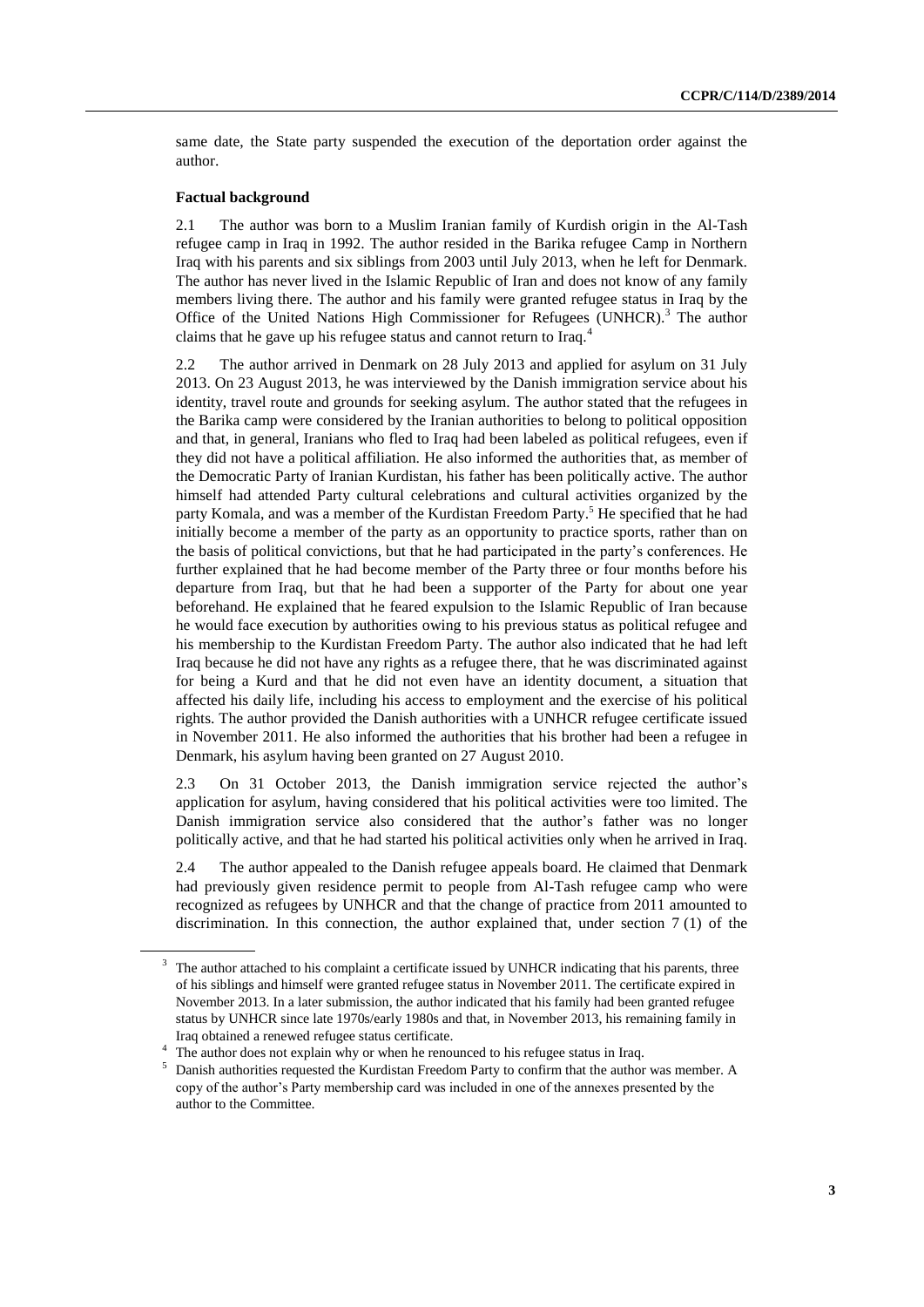Danish Alien Act, the established practice was to grant residence permits to Iranians from the Al-Tash refugee camp who were recognized as refugees by UNHCR, including those who did not carry out any political activities. This practice changed in 2011 when it was decided that Iraq could be considered as the first country of asylum of Iranian refugees from the Al-Tash refugee camp, because they had lived in Iraq for many years. However, Iraq would not accept non-Iraqi citizens and the Danish authorities continued to grant them residence permits under section 7 (1) of the Act. In 2013, the Danish immigration service started to refuse asylum claims from people coming from the Al-Tash refugee camp; however, some still received residence permits following the decisions of the refugee appeals board. <sup>6</sup> The author considers that, in order to be able to change the established practice, the State party should carry the burden of proof to demonstrate that the conditions in the Islamic Republic of Iran had improved. He also claimed that the facts that he was not registered in the Islamic Republic of Iran, did not speak Farsi and had no identity documents increased the risk that he would become a "person of interest" for the Iranian authorities if returned. The author also stated that he would not be able to pursue any political activity in the Islamic Republic of Iran and that no one should have to interrupt his or her political activities to avoid persecution.

2.5 On 18 March 2014, the refugee appeals board refused to grant asylum to the author and gave him 15 days to leave the country. The board found that the author had made an unclear, vague and unconvincing statement about his father's political activities and membership of the Democratic Party of Iranian Kurdistan. The board also took into account that the author's brother had not informed the Danish authorities about any political activities carried out by his family members in Iraq when he was interviewed during his own asylum proceedings.<sup>7</sup> It further considered that the author's involvement in political activities had not been clearly established, as he only became member of the Kurdistan Freedom Party three months before departing Iraq in order to practice sports, and he only participated in some of the party's festive events. The board considered that the fact that the author had been born and raised in the Al-Tash refugee camp was not a sufficient ground to grant him a residence permit in Denmark. The board concluded that the author's statements had not demonstrated that he would face a real and personal risk of persecution by the authorities if returned to the Islamic Republic of Iran.

2.6. The author indicates that he would not be able to return to Iraq, where some members of his family still lived, because that country only provides identity documents to Iraqi citizens, 8 and not to refugees. The author therefore argues that he would not be entitled to identity documents and that he would not be able to exercise his rights and to access services necessary for his daily life.<sup>9</sup> The author also argues that not having identity documents is the reason why the Danish authorities would not deport him to Iraq, but to the Islamic Republic of Iran, as they consider that it is futile to remove Iranian Kurds to Iraq either voluntarily or by force.<sup>10</sup>

 $6\text{ The author quotes decisions from February and March } 2014.$ 

According to the board decision of 18 March 2014, the author's brother had agreed that the information contained in his asylum case file be used in the context of the author's asylum proceedings.

<sup>&</sup>lt;sup>8</sup> The author quotes a letter sent by the Iraqi Embassy in Copenhagen to the board on 28 November 2012 indicating that Iraq only provides travel documents to Iraqi citizens with identity documents.

The author mentioned that, owing to the lack of identity documents, he could not purchase anything in his name in Iraq. For instance, he was not able to purchase a mobile telephone card.

<sup>&</sup>lt;sup>10</sup> The author provided a translation of a letter from the Danish National Police to the board dated 4 December 2012 that confirms this statement.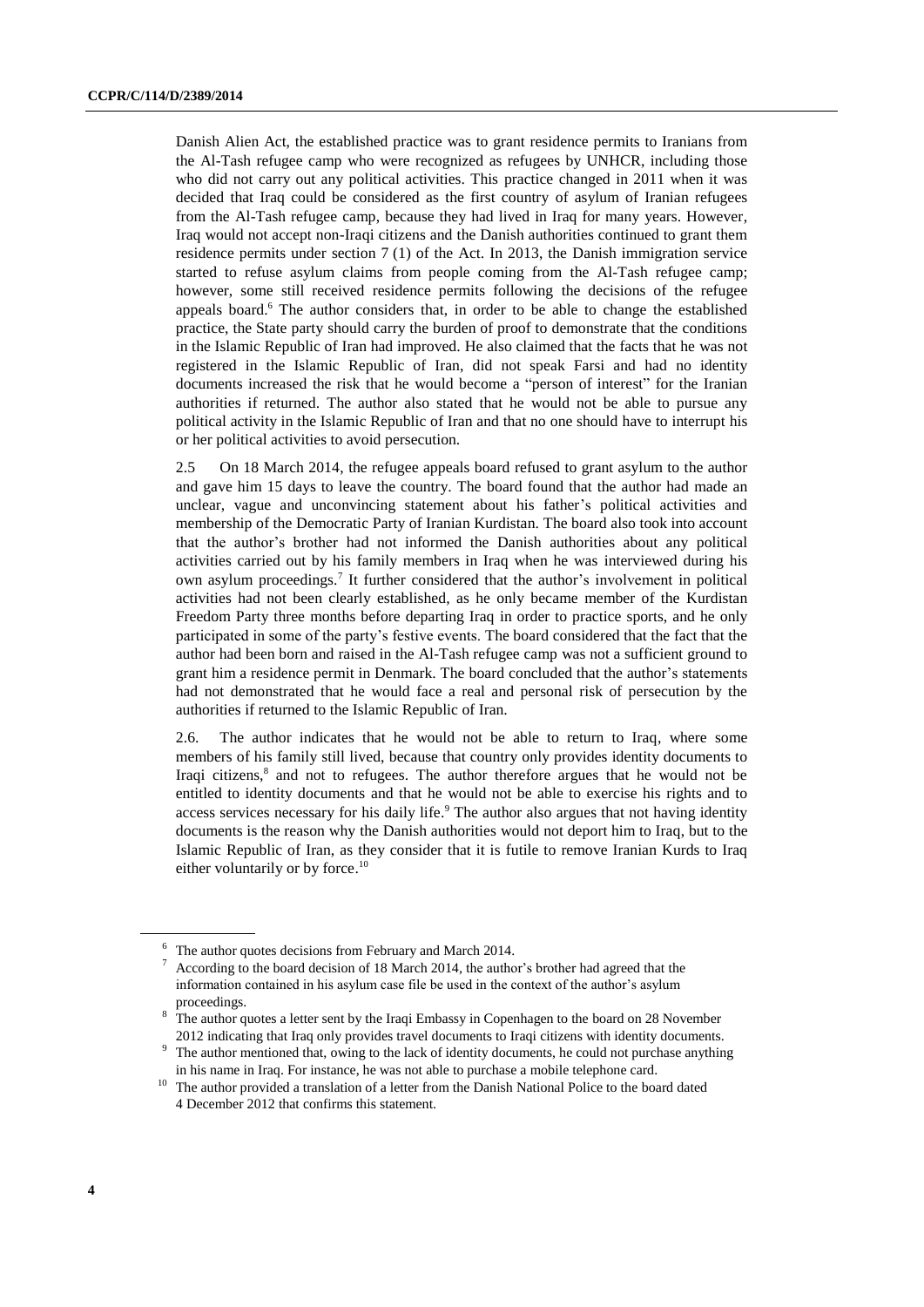2.7 The author notes that decisions of the refugee appeals board are not subject to appeal before national courts according to article 56 (8) of the Aliens Act, and that he therefore has exhausted all available domestic remedies. $^{11}$ 

#### **The complaint**

3.1 The author contends that his deportation would entail a violation of article 7 of the Covenant. He claims that his deportation to the Islamic Republic of Iran would put him at risk of being subject to torture or cruel, inhuman or degrading treatment or punishment, given that he has always lived in refugee camps in Iraq, such as the Al-Tash and Barika camps, which are considered as affiliated to Kurdish political parties. He argues that he will be automatically perceived by Iranian authorities as a political activist and supporter of such parties for the following reasons: (a) his membership of the Kurdistan Freedom Party; (b) his participation in activities organized by the Kurdistan Freedom Party, the Democratic Party of Iranian Kurdistan and Komala and in Kurd festivities celebrated in Northern Iraq; (c) the fact that his father is a member of the Democratic Party of Iranian Kurdistan; and (d) his own participation in meetings of the Democratic Party of Iranian Kurdistan. He further argues that there is an intense presence of the Iranian intelligence service in Iraq, and that Iranian authorities therefore know of any political activity taking place there.

3.2 Similarly, the author claims that the fact that he lived in the Al-Tash and Barika refugee camps will entail a presumption by the Iranian authorities that he has information about Kurdish parties active in the camps. In compliance with their common practice, the Iranian intelligence service will require him to provide information and, if he refuses, he will be accused of being a spy and be persecuted.

3.3 The author adds that the fact that he is not registered in the Islamic Republic of Iran, has no identification documents and does not speak Farsi increases the risk or persecution, in violation of article 7 of the Convention. He mentions that the treatment of returning Kurds by Iranian authorities is unpredictable and that the risk of being subjected to torture or cruel, inhuman or degrading treatment or punishment is especially high for persons who have his profile.

3.4 The author further claims that he supports the Kurdish cause, fighting for an independent Kurdistan and the rights of Kurds. If returned to the Islamic Republic of Iran, he will have to refrain from expressing support to the Kurdish cause in order to avoid persecution, in violation of his freedom of expression.<sup>12</sup>

3.5 Finally, the author argues that the refugee appeals board, in its decision of 18 March 2014, violated his right to equal protection of the law under article 26 of the Covenant insofar as the decision of the board to grant asylum to his brother was made solely on the basis that he had resided in the Al-Tash and Barika refugee camps, as the author himself had done, and the conditions of his case were similar to those of his brother. The author therefore considers that the board should have reached the same conclusion in both cases. The author alleges that the consequences of deportation to the Islamic Republic of Iran would be very serious because, based on the legitimate expectation that he would be granted asylum in Denmark, as his brother had been in 2010, he had renounced his refugee status in Iraq and would therefore not be able to return there.

<sup>&</sup>lt;sup>11</sup> The author refers to CERD/C/DEN/CO/17, para. 13.

<sup>&</sup>lt;sup>12</sup> The author does not make reference to article 19 of the Covenant, but implicitly invokes this article in his claim.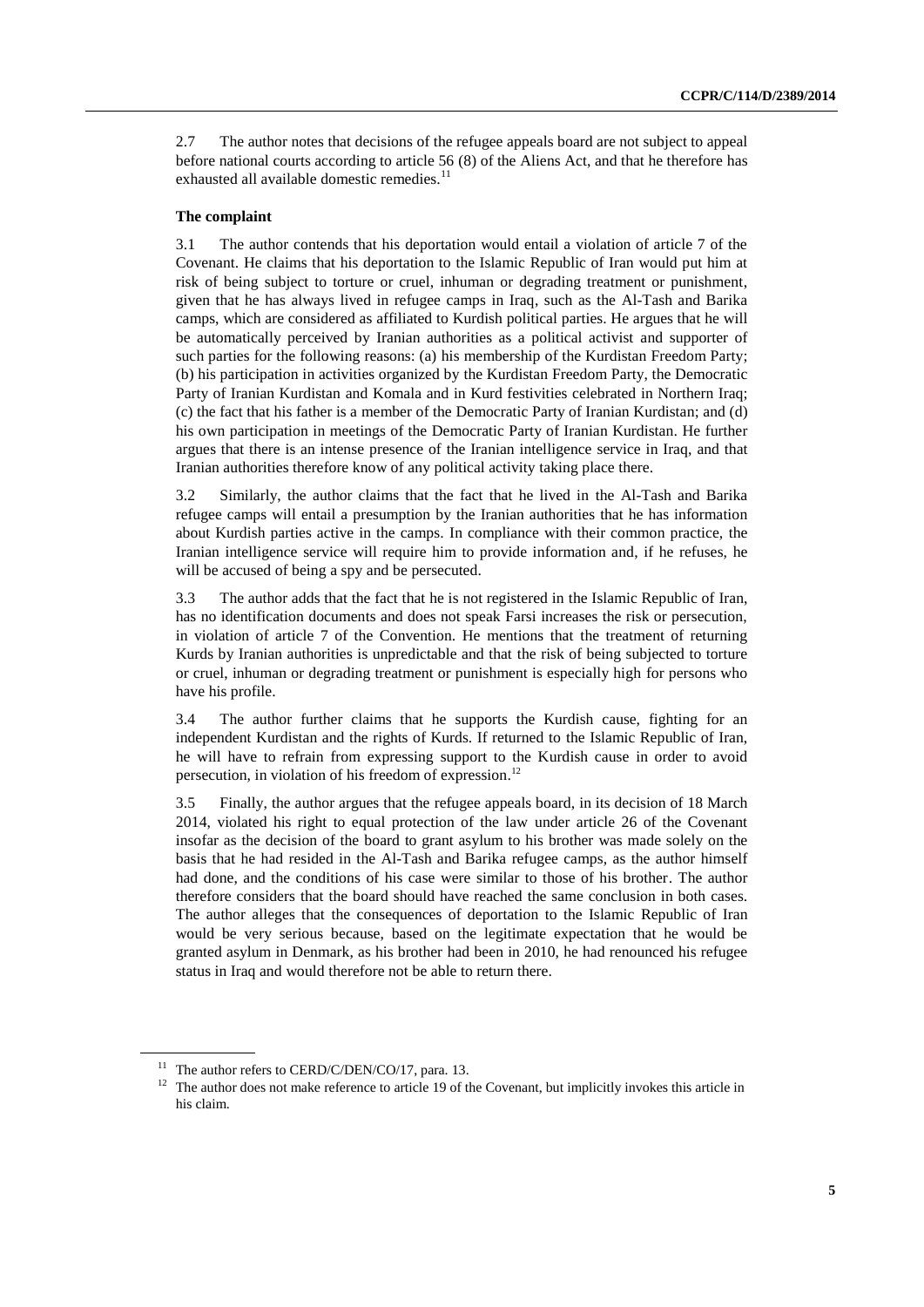#### **State party's observations on admissibility and merits**

4.1 On 17 November 2014, the State party submitted its observations on the admissibility and merits of the communication. It considers that the communication should be held inadmissible for lack of substantiation of the author's allegations as to the risk of being subject to torture or ill-treatment if returned to the Islamic Republic of Iran, and as to the discriminatory character of the refugee appeals board decision of 18 March 2014.

4.2 The State party alleges that, should the communication be considered admissible, the facts as presented by the author do not reveal a violation of articles 7 and 26 of the Covenant. The State party refers to the Committee's jurisprudence according to which the risk of being subject to torture or ill-treatment must be personal and the author must provide substantial grounds to establish that a real risk of irreparable harm exists.<sup>13</sup>

4.3 The State party attests that, pursuant to section 7 (1) of the Aliens Act, a residence permit will be issued to an alien if he or she falls within the definition of refugee under the Convention Relating to the Status of Refugees. Pursuant to section 7 (2) of the Act, a residence permit will be issued if an asylum seeker risks the death penalty or being subjected to torture or inhuman or degrading treatment or punishment in case of return to his or her country of origin. In addition, according to section 31 (2) of the Act, no alien may be returned to a country where he or she will face persecution in the terms established in the Convention. The State party also attests that, in order for refugee appeals board decisions to be in accordance with Denmark's international obligations, the board and the Danish immigration service have drafted memorandums describing the legal protection of asylum seekers afforded by international law, including the International Covenant on Civil and Political Rights.

4.4 The State party describes the proceedings before the refugee appeals board. These proceedings are oral. The board may if needed assign a legal counsel to the asylum seeker free of charge. The asylum seeker attends a hearing where he is allowed to make a statement and answer questions. The decisions of the board are made on the basis of an individual and specific assessment of the relevant case. The asylum seeker's statements regarding his grounds for asylum are assessed in the light of all relevant evidence, including what is known about the conditions in his country of origin. In this connection, the State party attests that the board has a comprehensive collection of general background material on the situation in countries from which Denmark receives asylum seekers, including information from UNHCR, the Danish Ministry of Foreign Affairs, the Country of Origin Information Division of the Danish immigration service, the Danish Refugee Council and other reliable sources.<sup>14</sup> The asylum seeker should substantiate that the conditions to grant asylum are met in his or her case. The asylum seeker is guided as to this duty to provide information and as to the importance to provide details.

<span id="page-5-0"></span>4.5 The State party attests that, normally, if the asylum seeker's statements appear coherent and consistent, the refugee appeals board considers them as facts. When the asylum seeker's statements are characterized by inconsistencies and changes, expansions or omissions, the board tries to clarify the reasons. In the case under review, the author's statements were inconsistent on crucial parts of his grounds for seeking asylum, therefore weakening his credibility. In cases where inconsistencies are found, the board takes into

<sup>13</sup> The State party cites the Committee's views in communication No. 2007/2010, *X v. Denmark*, Views adopted on 26 March 2014, para. 9.2.

<sup>&</sup>lt;sup>14</sup> The State party indicates that such sources are Amnesty International, Human Rights Watch, the country reports of the United States of America Department of State, the British Home Office, the Immigration and Refugee Board of Canada, the Norwegian Country of Origin Information Centre, Council of Europe reports and, to some extent, articles from identifiable international journals.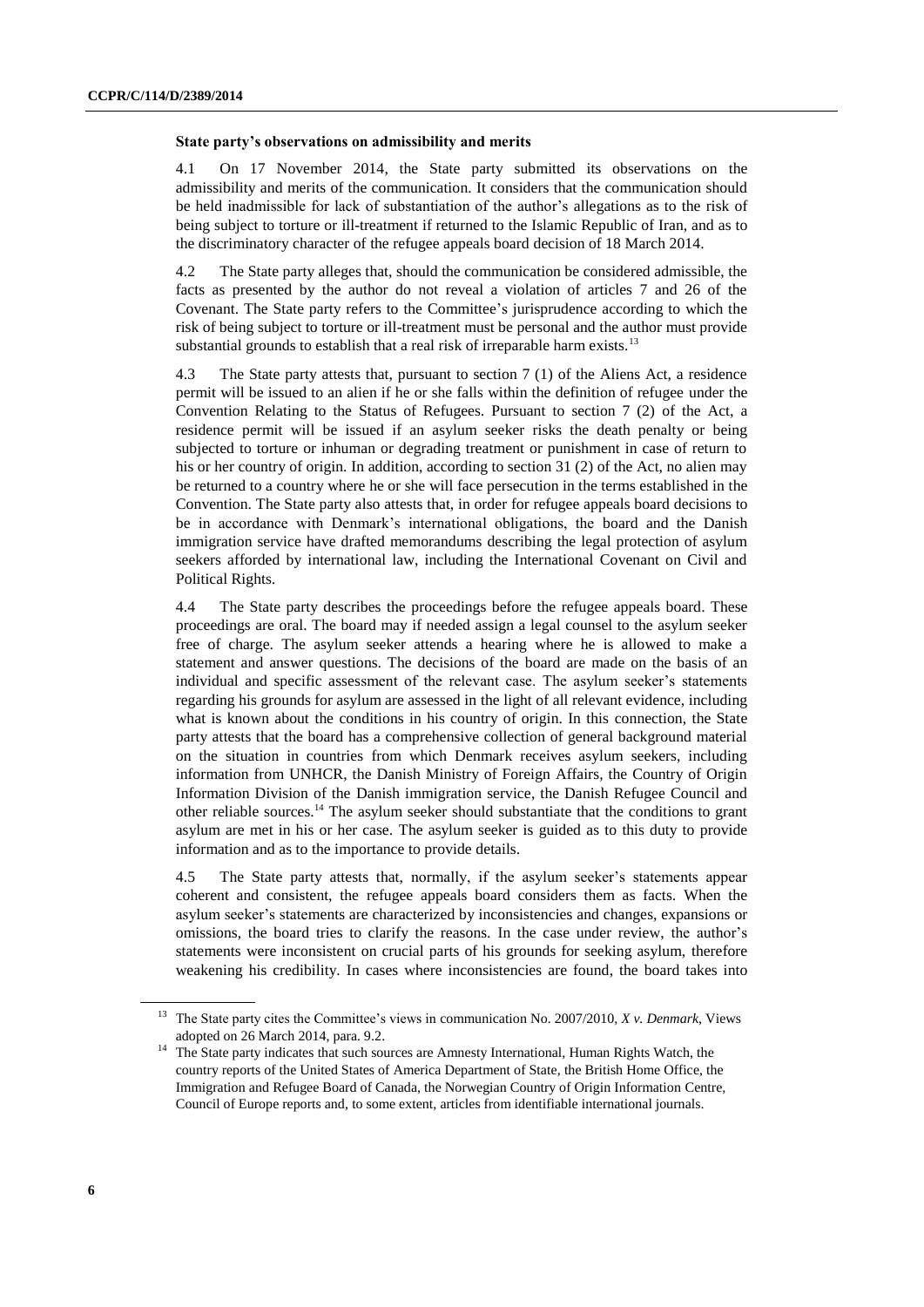account the asylum seeker's explanations regarding the inconsistencies, his particular situation, including cultural differences, age and health, and, in case of doubt about the asylum seeker's credibility, the board assesses the extent to which the principle of the benefit of the doubt should be applied.

4.6 The State party argues that the refugee appeals board thoroughly reviewed the author's case and found that he had failed to establish that there were substantial grounds for believing that he would be at risk of being subject to persecution or asylum-relevant abuse if returned to the Islamic Republic of Iran. The State party notes that the author has not provided the Committee with any new essential information or views on his circumstances beyond those already relied upon in the refugee appeals board decision of 18 March 2014. The State party considers that the author is trying to use the Committee as an appellate body to have the factual circumstances advocated in support of his claim for asylum reassessed by the Committee.

4.7 The State party notes that there are no grounds for doubting the assessment made by the refugee appeals board that there is no available information that the author would be at risk of abuse constituting a breach of article 7 of the Covenant if he is returned to the Islamic Republic of Iran. The State party refers to two reports<sup>15</sup> according to which formerly active opponents of the Iranian regime, including members of the Mujaheddin e Khalq organization, have voluntarily returned from Iraq to the Islamic Republic of Iran. The State party cites other sources quoted in the reports indicating that Iranian Kurdish political activists who used to live in Kurdish Northern Iraq went back to the Islamic Republic of Iran and that, in most of the cases, after a period of investigation by the Iranian authorities, including sometimes imprisonment, they were able to have a normal life. Furthermore, a small group of children of refugees who had lived in the Kurdish region in Iraq for three decades before returning to the Islamic Republic of Iran were registered without problems and without being exposed to any risk. At the same time, sources also indicated that refugees from Al-Tash with political affiliations who returned to the Islamic Republic of Iran should expect problems. The State party informs the Committee that the refugee appeals board was aware that several sources in the available background information referred to the fact that Iranian nationals from the Al-Tash and Barika refugee camps may expect to become object of general attention of the Iranian authorities if returned there. However, the State party considers that becoming the object of general attention of the Iranian authorities is not sufficient to substantiate a real risk of being subject to torture or ill-treatment.

4.8 Based on an overall assessment of the author's specific circumstances and the relevant background material, the State party concludes that the fact that the author was born and raised in the Al-Tash refugee camp and that he later stayed at the Barika refugee camp does not in itself entail that the author will be at a particular risk of being subject to treatment contrary to article 7 of the Covenant. This applies even if the author may become an object of general attention by the authorities if returned to the Islamic Republic of Iran. The State party notes that there is no available information that Iranian nationals from the Al-Tash or Barika refugee camps have been subjected to abuse by the Iranian authorities after their return to the Islamic Republic of Iran.

<sup>15</sup> Danish Immigration Service, *Landinfo* and the Danish Refugee Council, *Iran: On Conversion to Christianity, Issues concerning Kurds and post-2009 election protestors as well as legal issues and exit procedures,* 2013; and Danish Immigration Services and the Danish Refugee Council, *Iranian Kurds: On conditions for Iranian Kurdish Parties in Iran and the Kurdish region in Iraq, Activities in the Kurdish Area of Iran, Conditions in Border Area and Situation of Returnees from the Kurdish region in Iraq to Iran, 30 May to 9 June 2013.*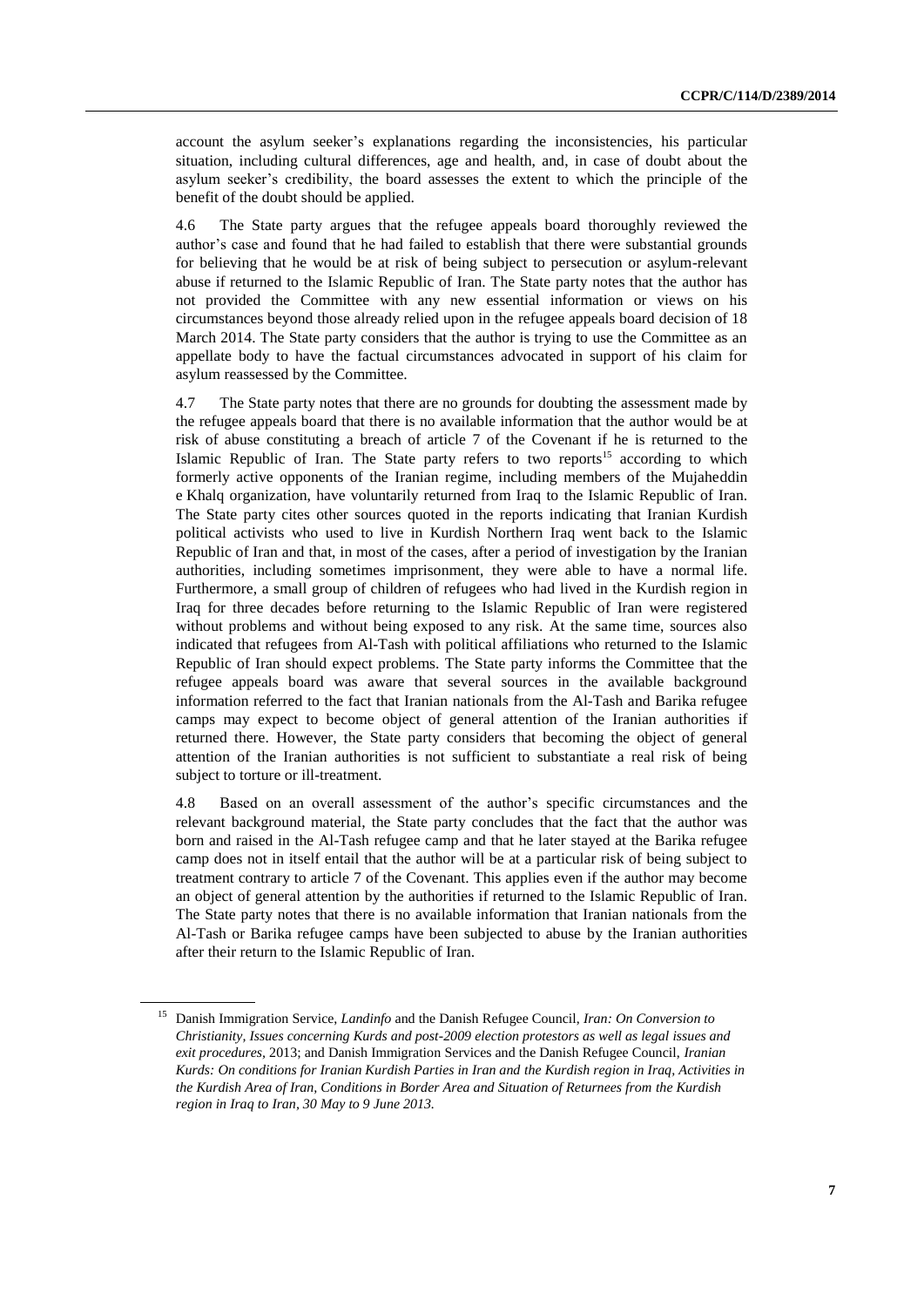4.9 The State party considers that the author has not been politically active, even to a modest extent. He became a member of the Kurdistan Freedom Party three or four months before departing Iraq and his motivation was not political, but rather linked to his desire to play football in the Party's sports section. Furthermore, the author only provided practical assistance in the organization of Kurdistan Freedom Party meetings. Therefore, the State rejects the author's claim that he will be forced to hide his political beliefs if he is returned to the Islamic Republic of Iran. The State party notes that it does not find as a fact that the father of the author was a member of the Democratic Party of Iranian Kurdistan, owing to the author's divergent statements regarding his father's political activities, combined with the fact that his brother did not mention that his father had been a member of the Party during his asylum proceedings.

4.10 The State concludes, in line with the refugee appeals board, that the author has failed to render probable his claim that his father had been actively involved in politics in the Islamic Republic of Iran or that the family's combined activities in the refugee camps in Iraq had been of such a nature and intensity that he would be at risk of being subjected to treatments contrary to article 7 of the Covenant. The State party therefore considers that the author's return to the Islamic Republic of Iran will not constitute a violation of article 7.<sup>16</sup>

4.11 With respect to the author's claim regarding the violation of article 26 of the Covenant, the State party notes that the refugee appeals board bases its decisions on a concrete and individual assessment of each case, taking into consideration the relevant background material available at the moment when the decision is made. The State party further refers to the leading decision made by the refugee appeals board in December 2012, which changed the practice of the board regarding asylum seekers born and raised in the Al-Tash refugee camp. The decision established that, regardless of the fact that the asylum seeker was born and raised in Al-Tash refugee camp, he failed to demonstrate that he would be at risk of persecution falling within the definition of section 7 (2) of the Aliens Act, if returned to the Islamic Republic of Iran. The State party notes that the referred decision has been published on the website of the board and has also been mentioned in the its 2012 report of activities. The State party further indicates that, in 2014, the board reviewed seven cases of asylum seekers born and raised in the Al-Tash refugee camp and that, in all of them, the board considered that this fact could not in itself justify granting the asylum. The State party concludes that the author was not discriminated against by the decision of the board of 18 March 2014, as it reached a different conclusion from the one reached in his brother's case, based on an individual and concrete assessment of the author's situation made in compliance with the board's practice.

4.12 The State party notes that, on 16 May 2014, the refugee appeals board suspended the time limit for the author's departure from Denmark until further notice, in compliance with the Committee's request. Considering that the author has failed to render probable that, if returned to the Islamic Republic of Iran, he would be at risk of suffering irreparable damage, the State party calls on the Committee to lift its request for interim measures.

4.13 On 22 July 2015, the State party provided additional observations reiterating that the complaint was ill-founded and that the author did not substantiate violations of articles 7 and 26 of the Covenant. Furthermore, the State party stated that the Democratic Party of Iranian Kurdistan membership card of the author's father did not prove his militancy in that party, as the copy provided by the author in January 2015 had been issued on 5 January 2015, after the final decision of the refugee appeals board.

<sup>&</sup>lt;sup>16</sup> The State party refers to the Committee's views in communication No. 2186/2012, *Mr. X and Ms. X v. Denmark,* Views adopted on 22 October 2014, para. 7.5.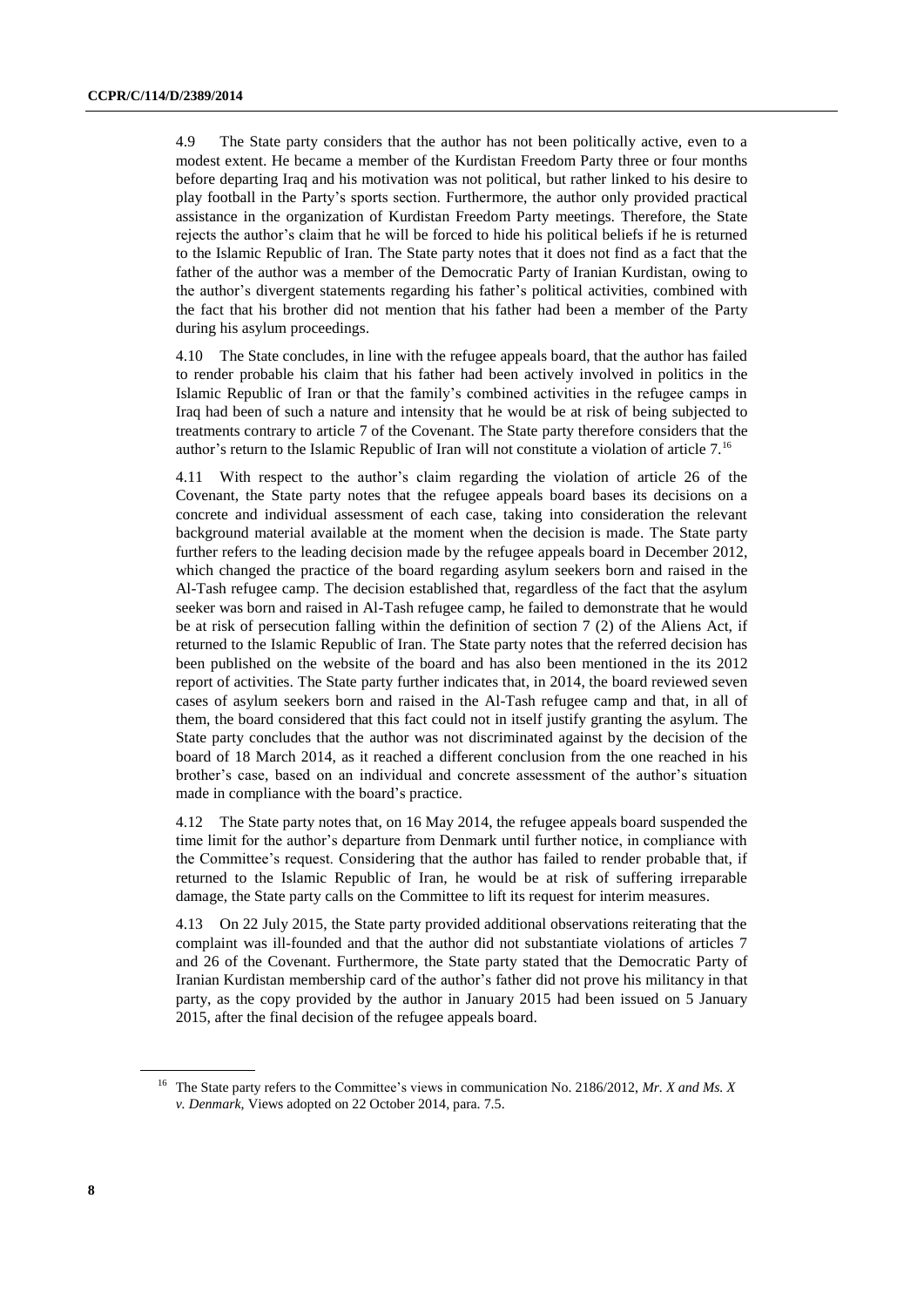#### **Author's comments on the State party's observations**

5.1 On 8 December 2014 and 26 January 2015, the author submitted his comments on the State party's observations. The author claims that he and his family had been granted the status of refugees by UNHCR since the late 1970s/early 1980s, and that the facts that the author had had his refugee certificate renewed in 2011 and that his remaining family in Iraq had obtained another renewal in 2013 means that UNHCR had not found any grounds to suspend their protection.

5.2. The author further indicates that, in recent years, there have not been known cases of Iranian Kurds being returned to the Islamic Republic of Iran from refugee camps in the Kurdish region in Iraq, even though they live under very bad conditions in Iraq. The author considers that this is due to their fear of prosecution upon their return to the Islamic Republic of Iran. Furthermore, residents of the Al-Tash and Barika refugee camps are assimilated to Kurdish opposition groups as there is a general supposition that they are somehow affiliated to these groups.

5.3 The author questions the State party's affirmation that he failed to demonstrate that he would be subject to torture or ill-treatment if returned to the Islamic Republic of Iran, as the reports quoted by the State party itself $14$  consistently establish that refugees from the Al-Tash and Barika camps would be at such risk if returned to the Islamic Republic of Iran. For instance, the reports clearly state that all refugee camps in the Kurdish region in Iraq have connections to the political parties that are somehow active in the camps, and that people from the camps will be looked at with suspicion if they return to the Islamic Republic of Iran.<sup>17</sup> According to another source included in the reports referred to by the State party and quoted by the author, if an Iranian Kurd with links to the Al-Tash camp and who lived in Northern Iraq for many years returned to the Islamic Republic of Iran, he or she would come under enormous suspicions by the Iranian authorities. Besides, if such a person wished to return and had a family member who had been a Kurdish activist at some point, he or she could become a person of interest for the Iranian authorities.<sup>18</sup> The author further claims that, in its observations, the State party quoted passages from the reports that are not applicable to the case before the Committee, since they related to former members of the Mujaheddin e Khalq organization and other refugees who had a different history and different political views from those of the refugees from the Al-Tash refugee camp.

5.4 The author challenges the State party's statement that the author or his family had not been involved in political activities to an extent that would put him at risk of being subject to torture or ill-treatment if returned to the Islamic Republic of Iran. The author notes that he is a member of the Kurdistan Freedom Party, that his father became a member of the Democratic Party of Iranian Kurdistan when he arrived in Iraq, and that he is still a member of that party.<sup>19</sup> In addition, the author notes that two of his uncles, one aunt and his two grandparents on his mother's side have been recognized as political refugees in Sweden. Therefore, for the author it is clear that he and his family would be considered as politically active by Iranian authorities and, consequently, they would be at risk of persecution in the Islamic Republic of Iran.

<sup>17</sup> Danish Immigration Services and the Danish Refugee Council, *Iranian Kurds: On conditions for Iranian Kurdish Parties in Iran and the Kurdish region in Iraq, Activities in the Kurdish Area of Iran, Conditions in Border Area and Situation of Returnees from the Kurdish region in Iraq to Iran, 30 May to 9 June 2013,* p. 73.

<sup>18</sup> Danish Immigration Service, *Landinfo* and the Danish Refugee Council, *Iran: On Conversion to Christianity, Issues concerning Kurds and post-2009 election protestors as well as legal issues and exit procedures,* 2013, p. 46.

<sup>&</sup>lt;sup>19</sup> The author submitted a copy of his father's Democratic Party of Iranian Kurdistan membership card.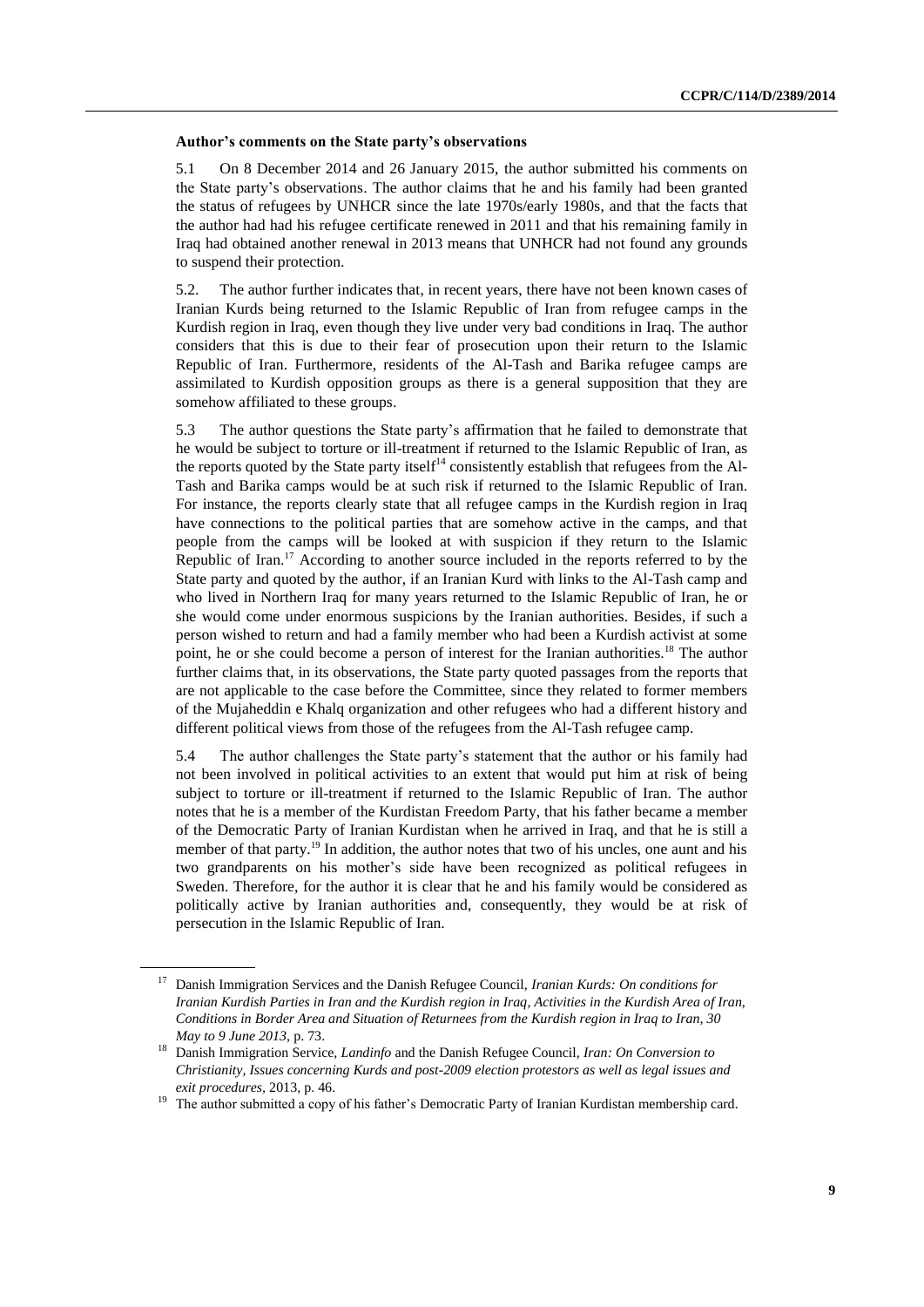5.5 The author considers that the issue at stake is not whether the State party considers the author or his family to be politically active, but whether the Iranian authorities will perceive the author as such. The Iranian authorities take Kurdish separatism very seriously and, according to available background information, their reaction is difficult to predict. In addition, it is known that the Iranian authorities use torture in the context of imprisonment. Therefore, the author considers that the "benefit of the doubt" should apply in his case, in line with UNHCHR guidelines, as the foreseeable consequences of his deportation to the Islamic Republic of Iran would be extremely severe.

5.6 The author concludes that he has sufficiently substantiated his allegations as to his risk of being subjected to torture or ill-treatment if returned to the Islamic Republic of Iran, and requests that interim measures be maintained.

5.7 With regard the alleged violation of article 26, the author states that the board decision referred to by the State party as that which determined the change of practice regarding asylum seekers born and raised in the Al-Tash refugee camp in fact did not concern an asylum seeker from that camp, as the person concerned had not been able to prove that he was from this refugee camp. According to the author, in this case, the Danish immigration service argued that if the board had considered the asylum seeker to be a former resident of Al-Tash, he would had been recognized as a refugee based on section 7 (1) of the Aliens Act. However, as it was not the case and the person concerned had spent years in Iraq, it was considered that he would be able to seek protection in Iraq as his first country of asylum, pursuant to section 7 (3) of the Act. The author therefore alleges that his case was the first one in which the board decided to change its practice of granting asylum to all former residents of Al-Tash who had been recognized as refugees by UNHCR. The author further claims that, from the board's decision of December 2012 to the decision adopted in his case on 18 March 2014, the Danish authorities did not adopt any decision denying asylum to former residents of Al-Tash who had been recognized as refugees by UNHCR.

5.8 The author also contests the statement that, in its decision of 18 March 2014, the refugee appeals board considered new available background information, in contrast to the information available at the time when the asylum proceedings of the author's brother had been decided, in 2010. The author argues that there was no objective reason to reach different conclusions in his case and his brother's case, that he has not had an equal protection of the law under similar circumstances, and that he has therefore been treated in a discriminatory way by the State party. The author therefore considers that he has sufficiently substantiated his allegations as to the violation of article 26 of the Covenant by the State party.

5.9 Finally, the author contests the State party's affirmation that he is trying to use the Committee as an appellate body. He considers that he has sufficiently substantiated that he would be at risk of being subjected to torture or ill-treatment if returned to the Islamic Republic of Iran, a conclusion that can be reached on the basis of the information provided to the Committee by the parties, including the reports quoted by the State party as background information.

#### **Issues and proceedings before the Committee**

#### *Consideration of admissibility*

6.1 Before considering any claims contained in a communication, the Human Rights Committee must, in accordance with rule 93 of its rules of procedure, decide whether or not it is admissible under the Optional Protocol to the Covenant.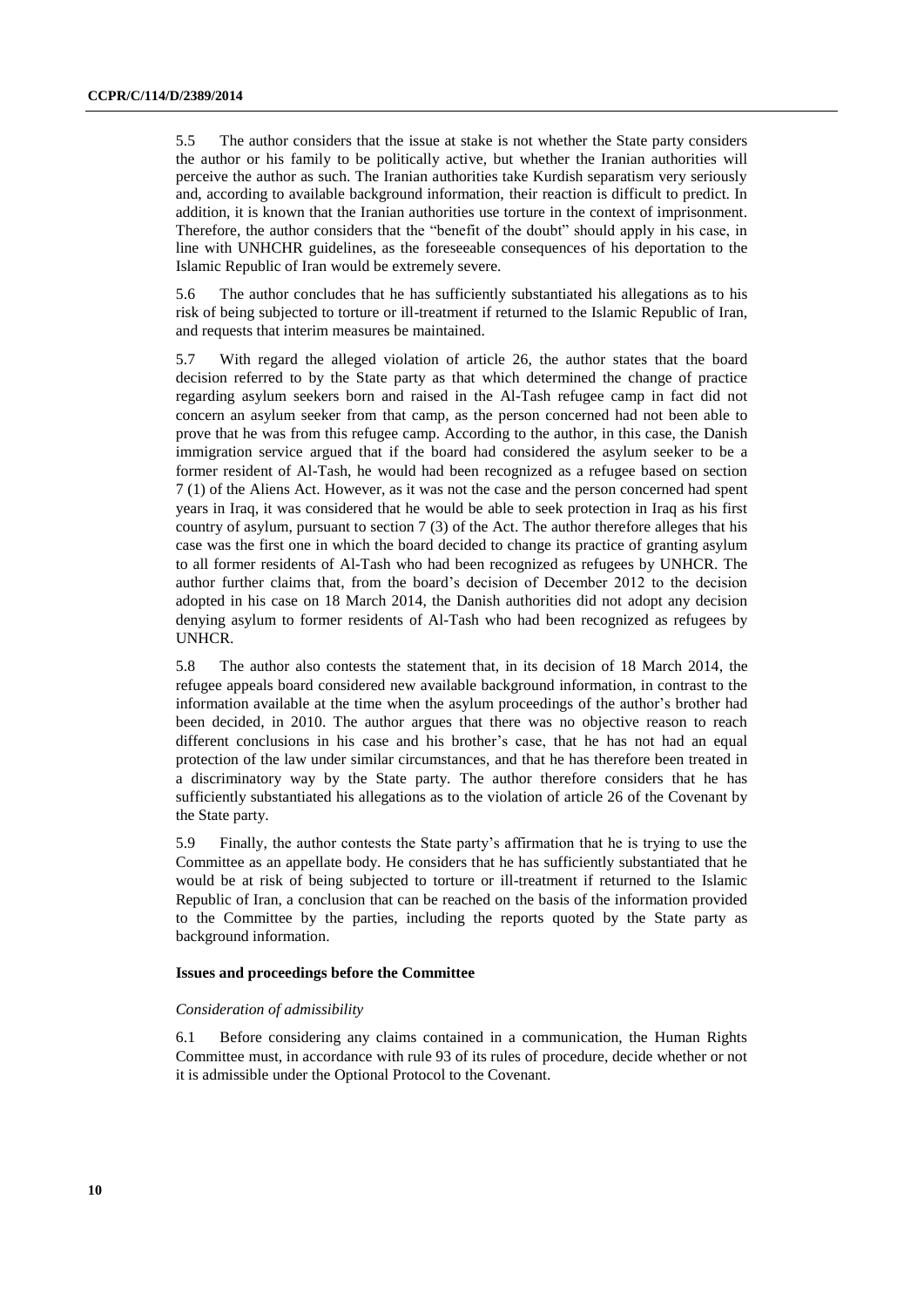6.2 The Committee notes, as required by article 5 (2) (a) of the Optional Protocol, that the same matter is not being examined under any other international procedure of investigation or settlement.

6.3 The Committee also notes the author's statement that decisions by the Danish refugee appeals board are not subject to appeal and that domestic remedies have therefore been exhausted. This assertion has not been challenged by the State party. Therefore, the Committee considers that domestic remedies have been exhausted as required by article 5 (2) (b) of the Optional Protocol.

6.4 The Committee further notes the author's claim that the decision of the refugee appeals board of 18 March 2014, by which it denied his asylum application, was discriminatory in violation of article 26 of the Covenant insofar as his brother had been granted refugee status under similar circumstances. In this connection, the Committee notes that the author has failed to demonstrate that the decision rejecting his refugee status was discriminatory in that it was made on the basis of a ground prohibited under article 26 of the Covenant.<sup>20</sup> The Committee is therefore of the opinion that this allegation is not substantiated and is inadmissible under article 2 of the Optional Protocol.

6.5 With respect to the State party's challenge to the admissibility of the author's allegation under article 7, on the basis that the author has failed to substantiate that he would be at personal risk of being subjected to torture or ill-treatment if returned to the Islamic Republic of Iran, the Committee notes that the author bases his allegations on the fact that he was born and raised in refugee camps in Iraq known to be linked to Kurdish opposition groups, that he is a member of the Kurdistan Freedom Party and that his father is a member of the Democratic Party of Iranian Kurdistan. The Committee also notes that the author alleges that he has no identification documents and does not speak Farsi, which would put him at risk of persecution by the Iranian authorities. The Committee therefore considers that the author has sufficiently substantiated, for purposes of admissibility, that the facts in the communication raise issues under article 7 of the Covenant that should be considered on their merits.

#### *Consideration of the merits*

7.1 The Human Rights Committee has considered the communication in the light of all the information made available to it by the parties, as provided for under article 5 (1) of the Optional Protocol.

7.2 The Committee considers it necessary to bear in mind the State party's obligation under article 2 of the Covenant to ensure to all individuals within its territory and subject to its jurisdiction the rights recognized in the Covenant, including in the application of its processes for the expulsion of non-citizens.<sup>21</sup> The Committee recalls that it is generally for the organs of States parties to the Covenant to examine the facts and evidence of the case in order to determine whether such a risk exists, unless it can be established that the assessment was arbitrary or amounted to a manifest error or denial of justice.<sup>22</sup>

7.3 The Committee recalls its general comment No. 31, in which it refers to the obligation of States parties not to extradite, deport, expel or otherwise remove a person from their territory where there are substantial grounds for believing that there is a real risk of irreparable harm. The Committee also recalls that the risk must be personal and that

<sup>&</sup>lt;sup>20</sup> See communication 1547/2007, *Hamida v. Canada*, Views adopted on 18 March 2010, para. 7.4.

<sup>21</sup> See general comment No. 20 of the Committee, para. 9.

<sup>22</sup> See communication No. 1763/2008, *Ernest Sigman Pillai et al. v. Canada*, Views adopted on 25 March 2011, para. 11.2.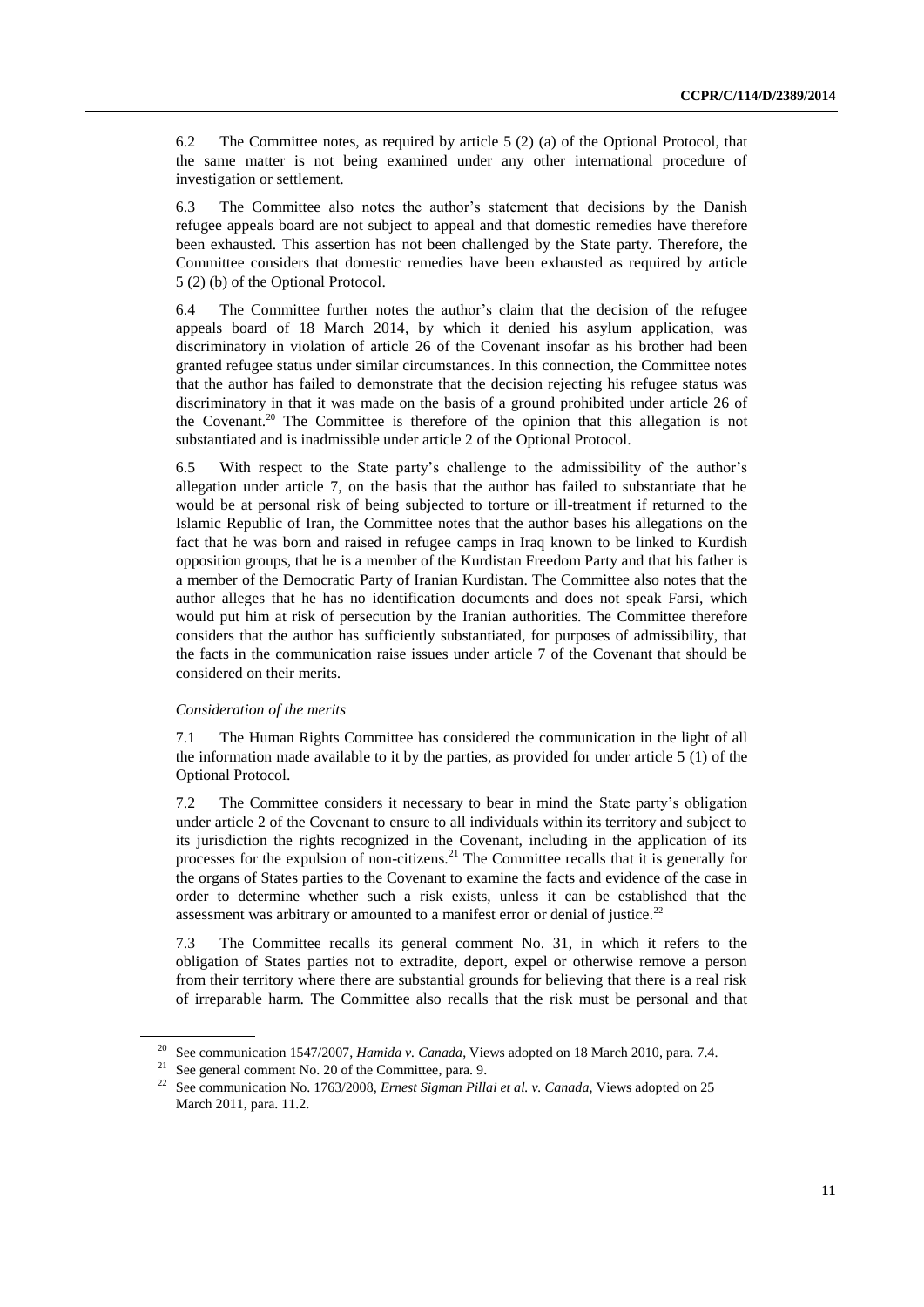there is a high threshold for providing substantial grounds to establish that a real risk of irreparable harm exists. Therefore, all relevant facts and circumstances must be considered, including the general human rights situation in the author's country of origin.<sup>23</sup>

7.4 In the present case, the Committee notes the State party's argument that the refugee appeals board did take into account all relevant background information, combined with the author's specific circumstances, and that the author failed to establish that there were substantial grounds for believing that he would be at risk of being subject to persecution or asylum-relevant abuse if returned to the Islamic Republic of Iran. In this connection, the Committee notes the State party's argument that the fact that the author was born in the Al-Tash refugee camp and later lived in the Barika refugee Camp only put him at risk of becoming the object of "general attention" of the Iranian authorities if returned to the Islamic Republic of Iran, which is not enough to substantiate a real risk of being subject to torture or ill-treatment. The Committee further notes the State party's argument that the author failed to render probable his claim that his father had been actively involved in politics in the Islamic Republic of Iran. It also notes that the State party recognized the author's membership of the Kurdistan Freedom Party, but considered that he had not been "politically active" because he had only been a member for a few months before his departure from Iraq, and his motivation to join the party was not political, and that he would therefore not be exposed to a risk of torture of ill-treatment if returned to the Islamic Republic of Iran.

7.5 The Committee further notes the author's claim that the refugee appeals board did not give sufficient weight to his membership of the Kurdistan Freedom Party and to his participation in political activities; and that it did not take into account some of the statements contained in several sources quoted in the reports used by the State party's immigration authorities, according to which refugees involved in political activities of the Kurdish political groups active in the Kurdish region in Iraq, including those who lived in the Al-Tash and Barika camps, may be at risk of persecution if returned to the Islamic Republic of Iran.

7.6 In this connection, the Committee notes that, according to publicly available information, including the reports referred to by the State party, $14$  as well as documents elaborated by immigration authorities from different countries and civil society organizations, $24$  Kurds who can demonstrate that they are known or suspected by the Iranian authorities of being members or supporters of Kurdish political groups could be at real risk of persecution. It also notes that failed asylum seekers may be at risk of persecution in the Islamic Republic of Iran. This information has not been refuted by the State party. In the present case, the Committee considers that the author's membership of the Kurdistan Freedom Party, together with his previous participation in activities of the Democratic Party of Iranian Kurdistan and Komala, do indeed present a risk that he will be considered or suspected by the Iranian authorities of being a member or supporter of Kurdish political groups and that, as such, he would be at risk of treatment contrary to article 7 of the Covenant if returned to the Islamic Republic of Iran.

<sup>23</sup> See *X v. Denmark* (note 13 above), para. 9.2.

<sup>&</sup>lt;sup>24</sup> See Border Agency of the United Kingdom of Great Britain and Northern Ireland, Optional Guidance Note on Iran, October 2012, p. 35, available at [www.gov.uk/government/uploads/system/uploads/attachment\\_data/file/311906/Iran\\_operational\\_guid](http://www.gov.uk/government/uploads/system/uploads/attachment_data/file/311906/Iran_operational_guidance_2012.pdf) [ance\\_2012.pdf.](http://www.gov.uk/government/uploads/system/uploads/attachment_data/file/311906/Iran_operational_guidance_2012.pdf) The Swiss Refugee Council describes the Iranian authorities' practice of dealing with returned asylum seekers as arbitrary and unpredictable. See www.ecoi.net/file\_upload/1930\_1418737084\_q18731-iran.pdf.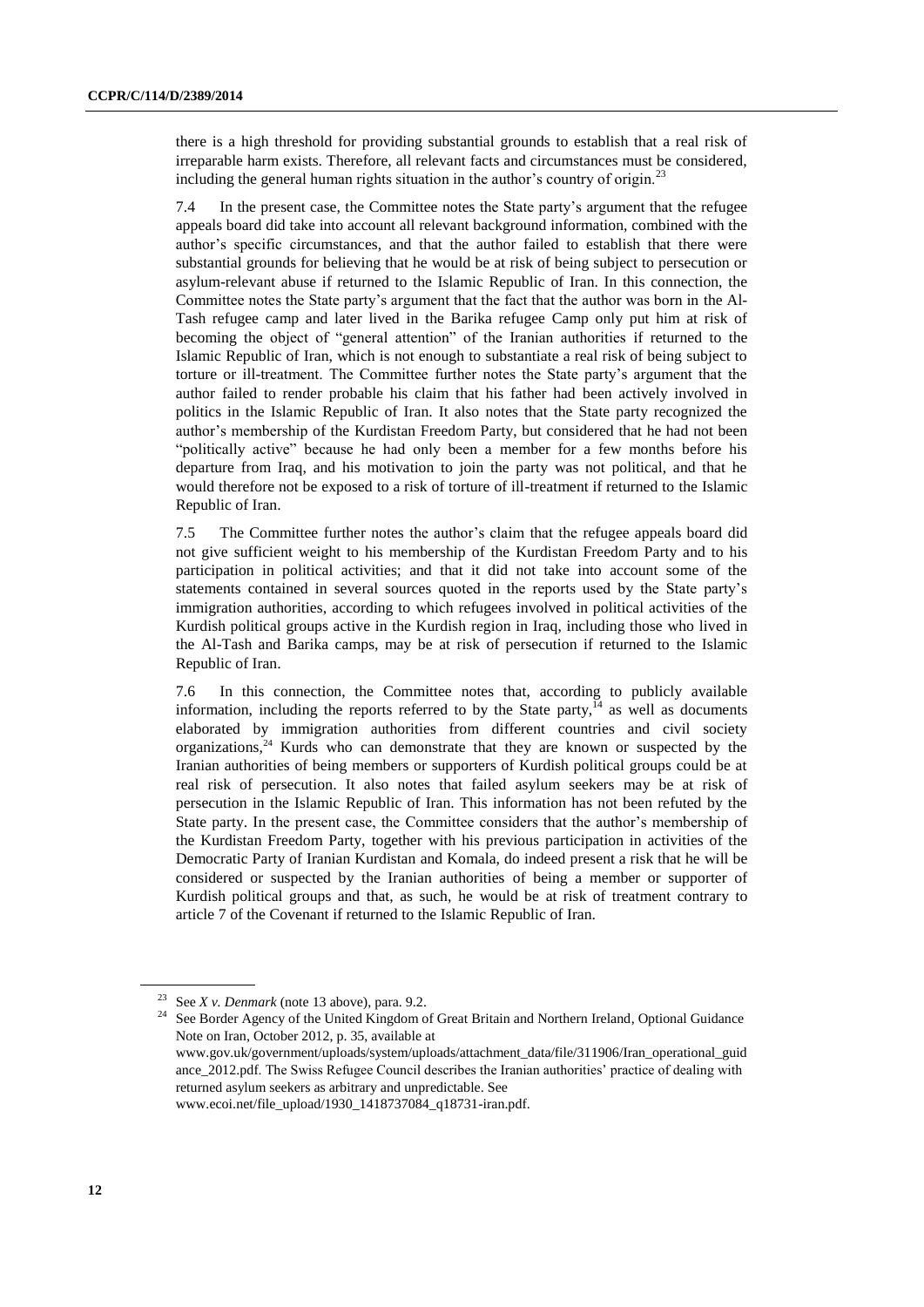7.7 The Committee considers that the State party did not sufficiently take into account the totality of facts as exposed in paragraph 7.6. above, including the potential personal risk for the author if returned to the Islamic Republic of Iran. In this connection, the Committee considers that the personal risk faced by the author should be assessed in the light of a combination of his political profile and other personal circumstances, such as his birth in the Al-Tash refugee camp, his later residence in the Barika refugee Camp and the fact that he has no identity documents and does not speak Farsi. None of these circumstances is sufficient in itself to substantiate a real risk of being subject to torture or ill-treatment in the Islamic Republic of Iran. Nonetheless, the Committee considers that the State party should have considered them in their combination, together with the documented prevalence of torture in the Islamic Republic of Iran.<sup>25</sup> The Committee therefore considers that the removal of the author to the Islamic Republic of Iran would constitute a violation of article 7 of the Covenant.

8. The Human Rights Committee, acting under article 5 (4) of the Optional Protocol to the International Covenant on Civil and Political Rights, is of the view that the author's removal to the Islamic Republic of Iran would, if implemented, violate his rights under article 7 of the Covenant.

9. In accordance with article 2 (3) (a), of the Covenant, the State party is under an obligation to provide the author with an effective remedy, including a full reconsideration of his claim regarding the risk of torture, inhuman or degrading treatment or punishment if returned to the Islamic Republic of Iran, taking into account the State party's obligations under the Covenant.

10. By becoming a State party to the Optional Protocol, the State party has recognized the competence of the Committee to determine whether or not there has been a violation of the Covenant. Pursuant to article 2 of the Covenant, the State party has undertaken to guarantee to all individuals within its territory and subject to its jurisdiction the rights recognized in the Covenant, and to provide an effective and enforceable remedy where it has been determined that a violation has occurred. The Committee therefore requests the State party to provide, within 180 days, information about the measures taken to give effect to the present Views. The State party is also requested to publish the present Views.

 $25$  See, for instance, paragraphs 3.3 and 5.5 above.